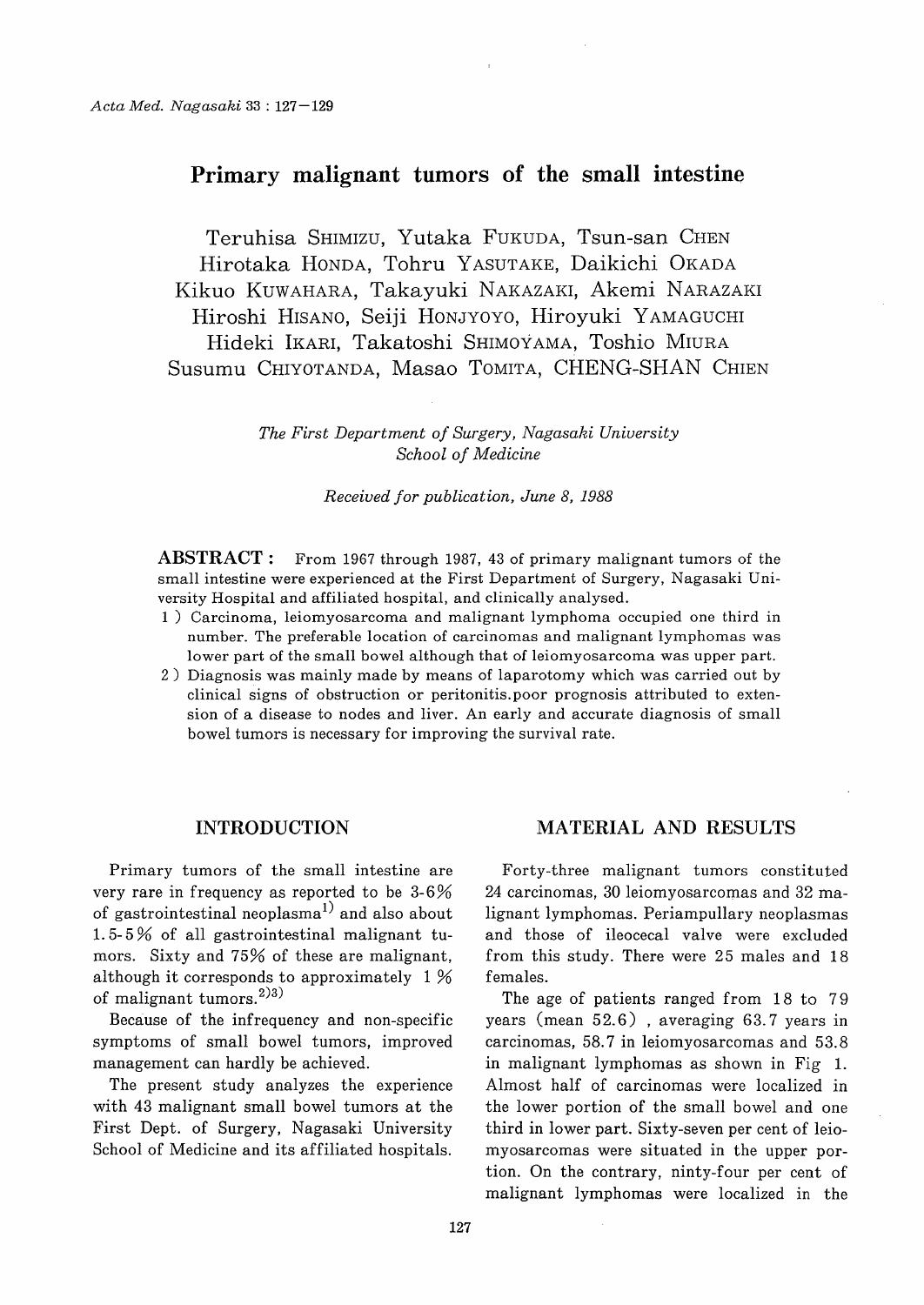age aistribution  $\bullet$  : male : female mean age carcinoma  $\bullet$  $\bullet$  $\circ$  $\bullet$  $63.77$  $\circ$  $\overline{C}$ leiomvo-Ċ sarcoma  $\bullet\bullet\circ$  $\bullet$ 58.72  $\Omega$  $\bullet$ malig  $\bullet$  $\bullet$  $\bullet$ ٠  $\bullet$  $\bullet$  $\blacksquare$  $\bullet$  $53.82$ **lymphoma**  $\bullet$ 

Fig. 1. Sex & Age distribution in 43 primary malignant small bowel tumors

lower part with the individual preferential location.

Abdominal pain, anemia and abdominal mass were the most common symptoms, other symptoms were ileus, weight loss, melena and perforation. Non-specific symptoms of abdominal pain and anemia were common.

The diagnosis preoperatively made was shown in Table 1. Obstruction with unknown origin and abdominal neoplasms were of diagnostic importance when the sign of the intestinal obstruction was manifest and abdominal mass was palpated. Abdominal pain, ileus, anemia and palpation of abdominal mass were common in frequency of clinical signs in malignant neoplasms including carcinomas, leiomyomas and malignant lymphomas as shown in Table 1.

Table 1. Tumor location in 43 primary malignant tumors of the small bowel

| location                 | carcinoma                     | leiomyo-<br>malig.<br>lymphoma<br>sarcoma |                                     | total                           |  |
|--------------------------|-------------------------------|-------------------------------------------|-------------------------------------|---------------------------------|--|
| upper<br>middle<br>lower | 2(16.7)<br>4(33.3)<br>6(50.0) | 10(66.7)<br>3(20.0)<br>$2(13.3)$ 15(93.8) | 1(6.3)<br>- 0                       | 13(30.2)<br>7(16.3)<br>23(53.5) |  |
| total                    |                               |                                           | 12(100%) 15(100%) 16(100%) 43(100%) |                                 |  |

The most valuable means to detect was barium enema, CT scan and ultrasonography. These were of benefit to exclude a pancreatic origin of the neoplasm and to evaluate the locoregional diffusion.

Resection was performed in all patients. In the two out of 12 carcinomas, one had hepatic metastasis and the other had peritoneal dissemination accompanying perforation with hepatic metastasis. In the two out of seven malignant lymphosarcoma, involvement of the abdominal wall was seen in either case.

In leiomyosarcoma, there were hepatic metastasis in one and peritoneal dissemination in another one, respectively.

Operative mortality was 6.9% (3 patients died within 30 days after surgery among the 24 cases). Positive nodes were found in 12 patients resected for malignancy. Ten of whom was carcinoma. The survival of the 24 patients has been analysed as shown in Table 2.

Table 2. Clinical signs in 43 primary malignancy of the small intestine

|             | carcinoma |                 | leiomyo-<br>sarcoma |  | malig,<br>lymphoma |                                                               | total |  |
|-------------|-----------|-----------------|---------------------|--|--------------------|---------------------------------------------------------------|-------|--|
| abd, pain   |           |                 |                     |  |                    | $41.7\%(5/12)$ $46.7\%(7/15)$ $81.3\%(13/16)$ $58.1\%(25/43)$ |       |  |
| ileus       |           |                 |                     |  |                    | 58.3 $(7/12)$ 20.0 $(3/15)$ 37.5 $(6/16)$ 37.2 $(16/43)$      |       |  |
| abd. mass   |           | 50.0 (6/12)     |                     |  |                    | 50.0 $(7/14)$ 63.6 $(7/11)$ 54.1 $(20/37)$                    |       |  |
| anemia      |           | $66.7$ $(8/12)$ |                     |  |                    | 53.3 $(8/15)$ 56.3 $(9/16)$ 58.1 $(25/43)$                    |       |  |
| melena      |           |                 |                     |  |                    | $16.7$ $(2/12)$ 6.7 $(1/15)$ 18.8 $(3/16)$ 14.0 $(6/43)$      |       |  |
| weight loss | 25.0      |                 |                     |  |                    | $(3/12)$ 6.7 $(1/15)$ 18.8 $(3/16)$ 16.3 $(7/43)$             |       |  |
| perforation | 0         | (0/12)          |                     |  |                    | $20.0$ $(3/15)$ 6.3 $(1/16)$ 9.3 $(4/43)$                     |       |  |

The survival in those who have carcinomas and malignant lymphomas could not extend after surgery as would be expected. (Fig. 2) It was based on the advancing disease stages involving the nodes and peritoneal infiltration, and metastasizing into the liver.

Poor prognosis was shown as death within two years following surgery. The patients who survived over two years after surgery. with respect to histological type, a most detrimental outcome was shown in poorly differentiated carcinoma and diffuse lymphoblastic cell type of malinant lymphoma. Whenever the survival extended up to five years, the longer survivor should be expected.

#### DISCUSSION

It is very rare to have a chance to treat tumors of the small intestine.<sup>4)</sup> It has been proposed that exposure of any potent carcinogen to the mucosa is transient on account of rapid transit of small bowel contents. 5)